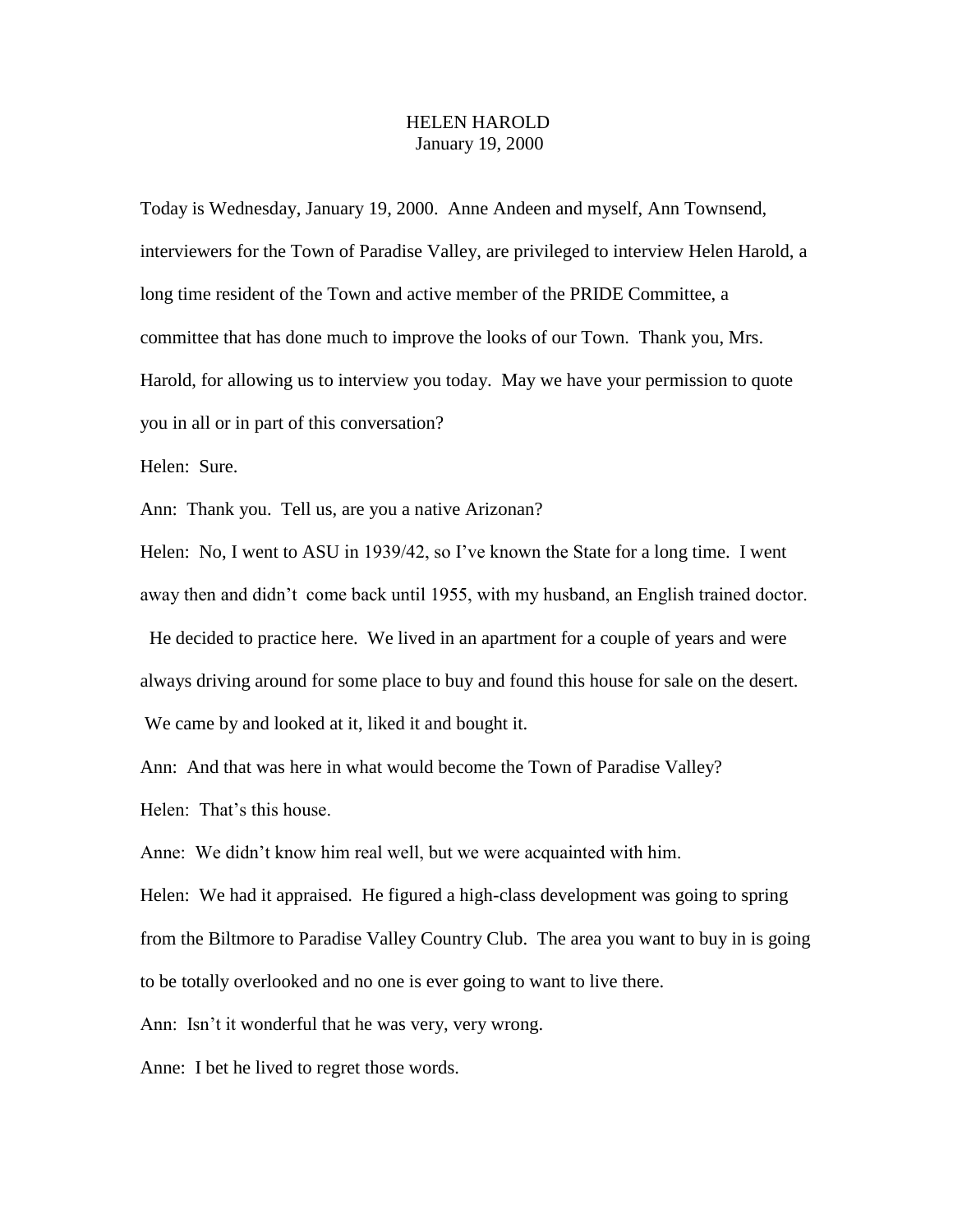Helen: I imagine he forgot them as quickly as possible because within a year of our buying the house, Barry Goldwater started building his house. All of a sudden, we became a very hot property.

Ann: Have you always been involved in Town improvements from the time that you moved here?

Helen: There was no Town when we moved here. Becky Madden lived down on Stanford and she really spear-headed this area, petitioning for annexation to the Town. The Town had only been founded for about six months. Phoenix was trying to annex us, and instead of just taking a vote on this area, they were including an area from Camelback or the canal, all the way north of the mountain. Because the people north of the mountain wanted city services so badly, they were 100% for annexation. We would have been annexed willy-nilly. At that point, Phoenix did not have an acre zoning category. Becky organized people, we carried petitions, and got accepted in the Town. I suppose because of that, I kept on going.

Ann: After the annexation, what was your first project?

Helen: The first thing I found in my files was a letter written in 1967 to Jack Huntress saying we've got too much traffic on Palo Christi, please can we do something? We had a neighborhood meeting at the old Town Hall, and they said yes, they'd do something and here we are. But they haven't really done anything. Now through the younger women who live on the street with young children, it's starting all over again. The only thing that helped the traffic was Phoenix building 32<sup>nd</sup> Street. The traffic now is about half of what it was before 32nd Street.

Ann: Do a lot of people come down off Lincoln and try to cut through the Palo Cristi and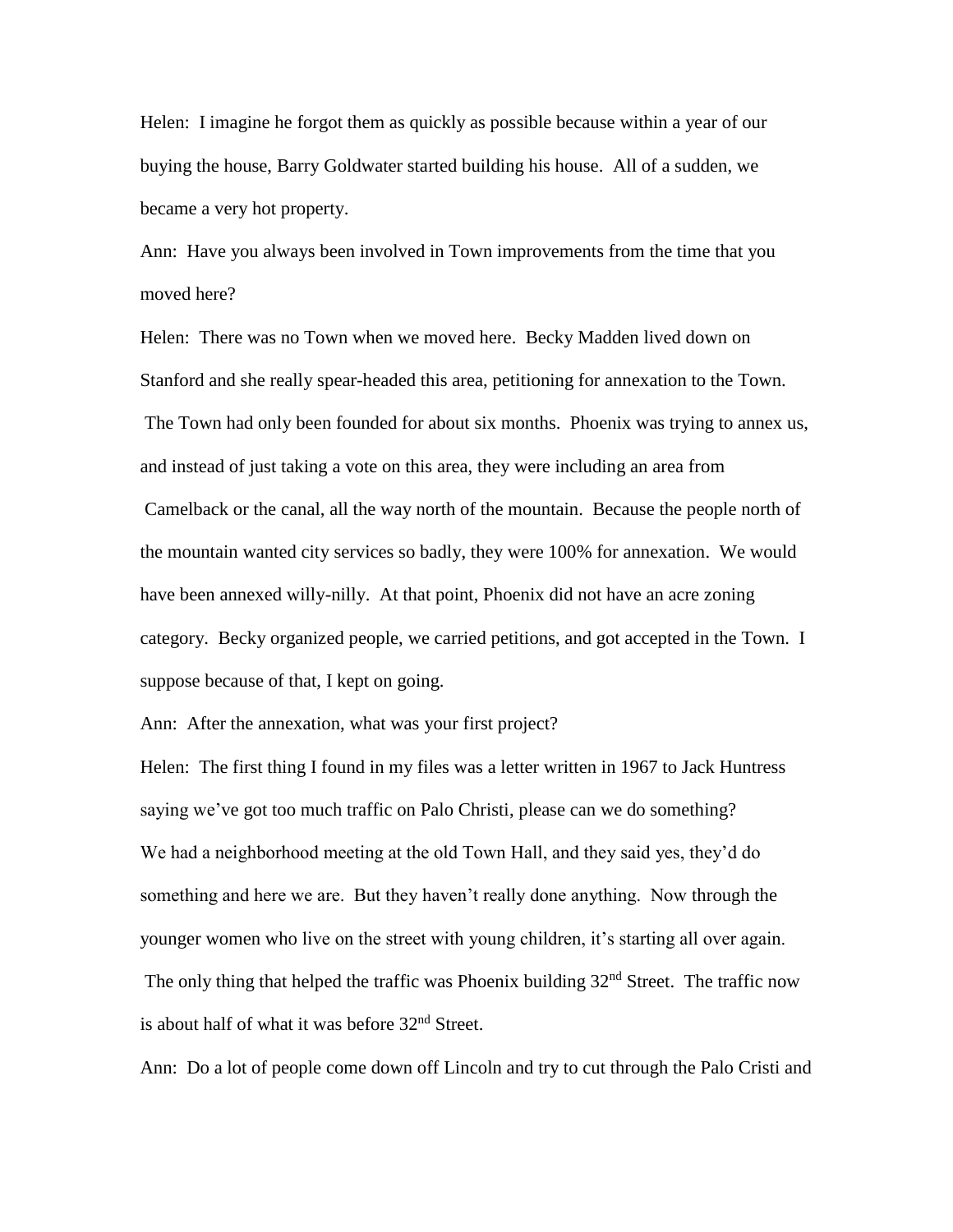down to Standford?

Helen: Yeah. At first we thought it was mostly Phoenix Country Day School, but it really isn't.

Anne: Commuters in a hurry.

Helen: Starting in the northwest and going to the southeast, they cut through. I don't think the Town really believes it, but they did some counts. I carried petitions for undergrounding utilities on the street, and that took seven years, because SRP had never done it before and really didn't want to do it. Then we agitated together to get a recreation path out front. And then we had a neighborhood cooperative group with the Town to plant the area between the walk and the road. Town paid for planting it if we paid for the trees.

Anne: Did you lead that effort? And was that before the PRIDE Committee was established?

Helen: Yes.

Ann: My next question is, did you establish the PRIDE Committee? Helen: It was David Hann's request.

Ann: How long has the PRIDE Committee been going on?

Helen: It's been over six years because David was Mayor, then Joan Horne, and then Marvin Davis.

Ann: You brought the issues and the needs up before the Council, backed it up with proof, and submitted the facts.

Helen: And they would say, "Yes, we'll do it," or No, we won't." PRIDE has not been active at all for the last two years.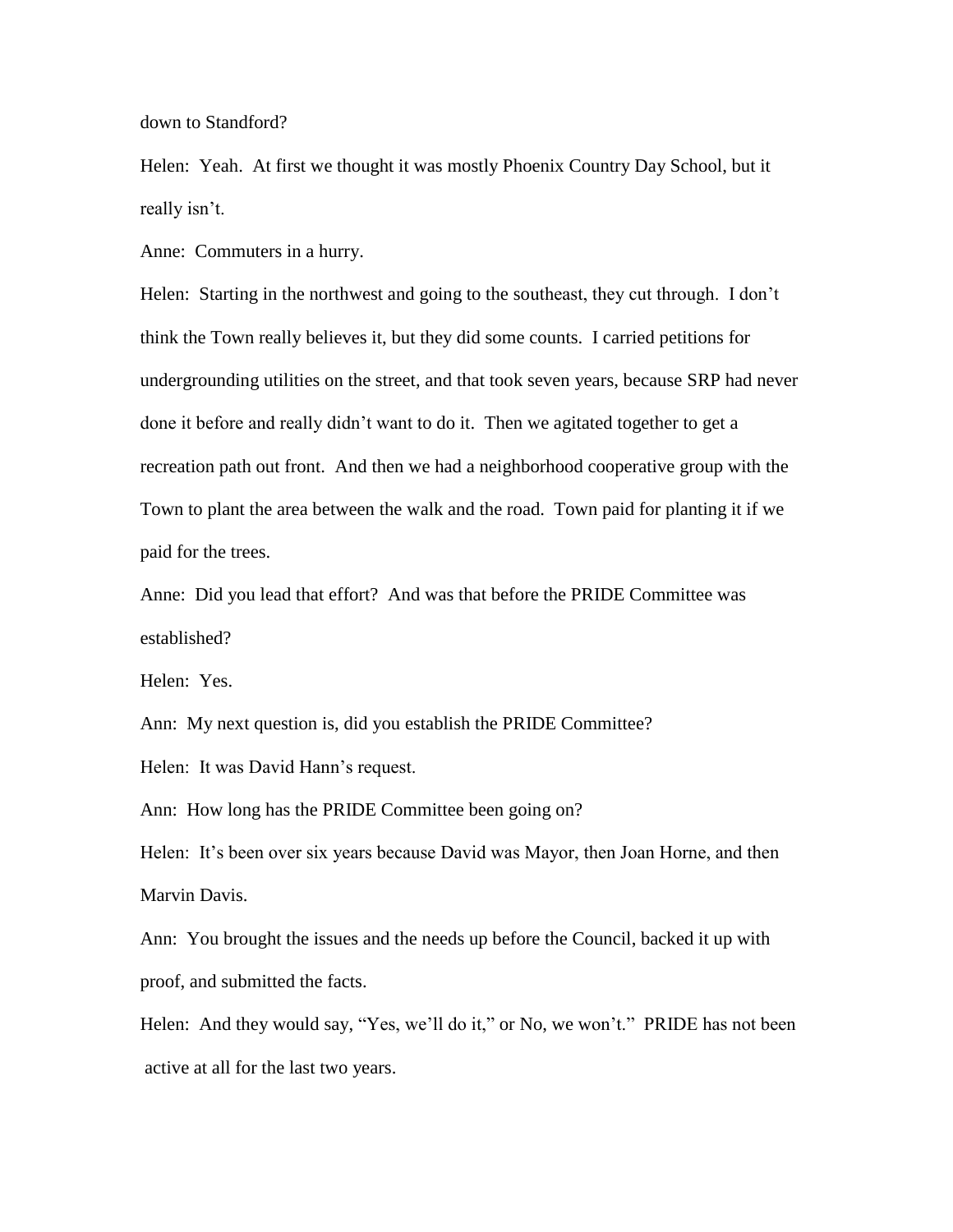Ann: You are still meeting though, aren't you?

Helen: Yes, we meet. At the moment we've been meeting because Dan Schweiker decided to get into it to get bus stops. Then we started pushing for, not bus stops, but bus benches, because the stops are already there. The RPTA already said where the buses are going to stop. So we thought we ought to add benches and shade. Finally, the Council has decided that it isn't too bad an idea. So we've been meeting to come up with some kind of a design.

Ann: Are you designing it or do you have connections with somebody who can do design and material suggestions?

Helen: We may get some professional input on the choice of the bench. They really have to go to the RPTA, which is the Regional Public Transportation Authority, because there are certain regulations laid out by the ADA that you have to have access for wheelchairs. I think there are regulations about the height of the bench and whether you have to have a back on it. I'd rather not have the back.

Anne: Is Tatum the only place that has bus stops? I don't think I've ever seen one. Helen: Well, you wouldn't. There's just a little sign. There are 17 in the Town, mostly on Tatum and a few on Shea. There aren't any on Lincoln because the bus is stopped on  $32<sup>nd</sup>$  Street, or maybe even on  $24<sup>th</sup>$  Street, and then it doesn't start again until Tatum. We really don't want one of those metal things that Phoenix has and we don't want any of the creative metal trees that Scottsdale has. We merely want a desert shade tree with a bench under it. It would be nice if it's inside a development or resort, where there can be a water fountain. People who walk or run often carry their own water. It's one amenity that the Town could provide its residents.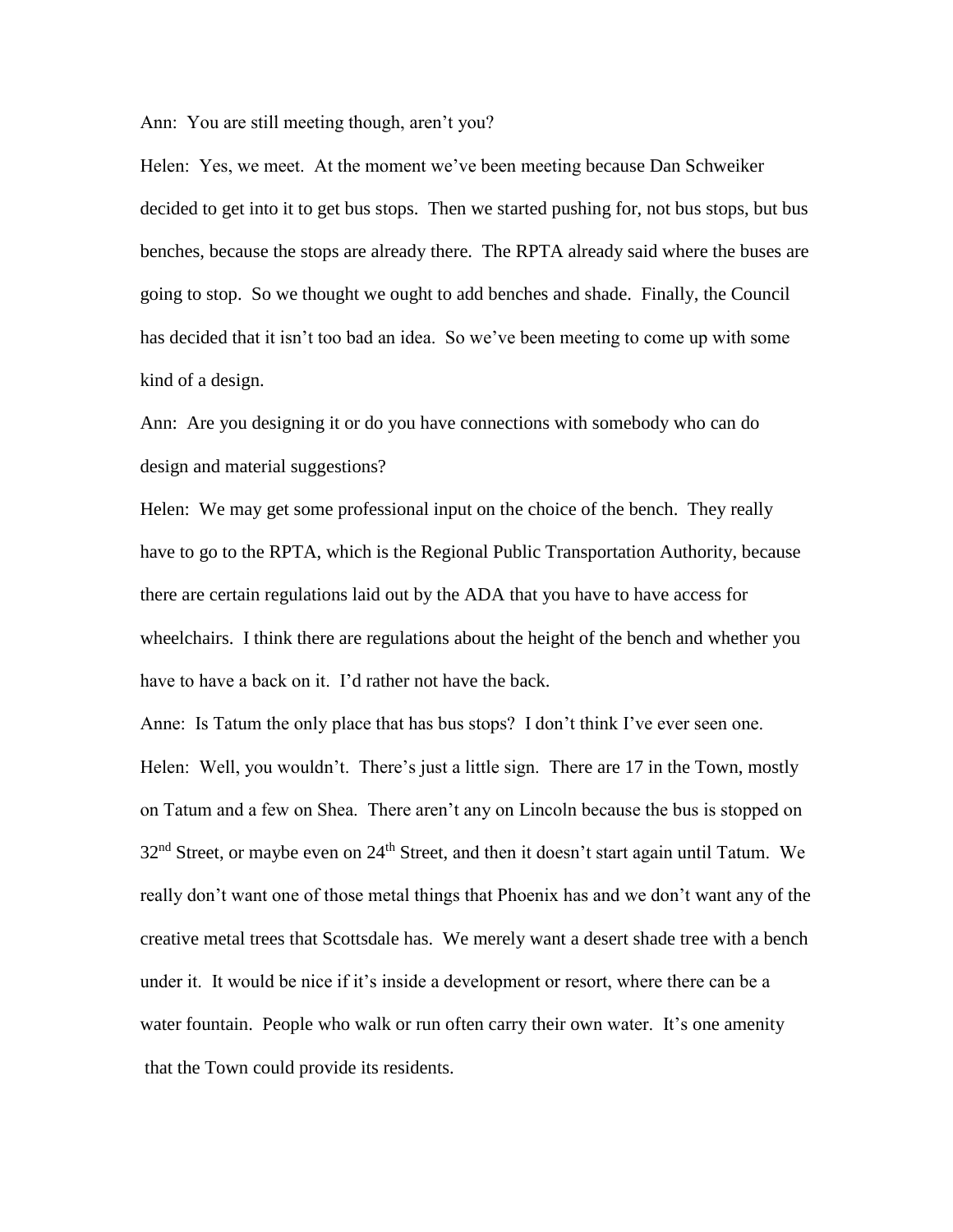Ann: That is a good idea.

Helen: There was a time when any resort asking for remodeling or restoration, was also asked to put a public water fountain where it could be accessible. Some of them have, not out in front, but they put them within the complex. Of course, one organization that doesn't have a water fountain outside is the Town of Paradise Valley. I think they have now put one inside the post office which we had really hoped would be outside the post office. They put one inside the police building instead of outside the building.

Ann: I wonder if they are concerned about vandalism.

Helen: If they can't protect their own complex, Lord help us. Although someone Stole my Christmas Star this Christmas. I've had it for twenty years. I had it made and the man who made it said he would never make another one. Why would someone steal a Christmas Star? What would they do with it?

Ann: I don't know, just to be ugly, I guess.

Anne: It was probably at Park 'n Swap the next day.

Helen: Mountain Shadows. It interests me that so many of the Town's previous mayors and council members have or are living there because when Jim Paul wanted to get the zoning for it…. He went on to develop Rawhide later. He got the zoning and built it and all the people in the area were so furious that they got incorporation papers.

Now they're all moving in there. I can see that if you don't want to maintain a lot of land around your house, it is easier to live there.

Ann: Probably a lot of them came so much later that it wasn't an issue with them. Was Colonia Miramonte established before Mountain Shadows? It is a very similar set-up. Helen: After Mountain Shadows, and I don't remember much of an uproar because it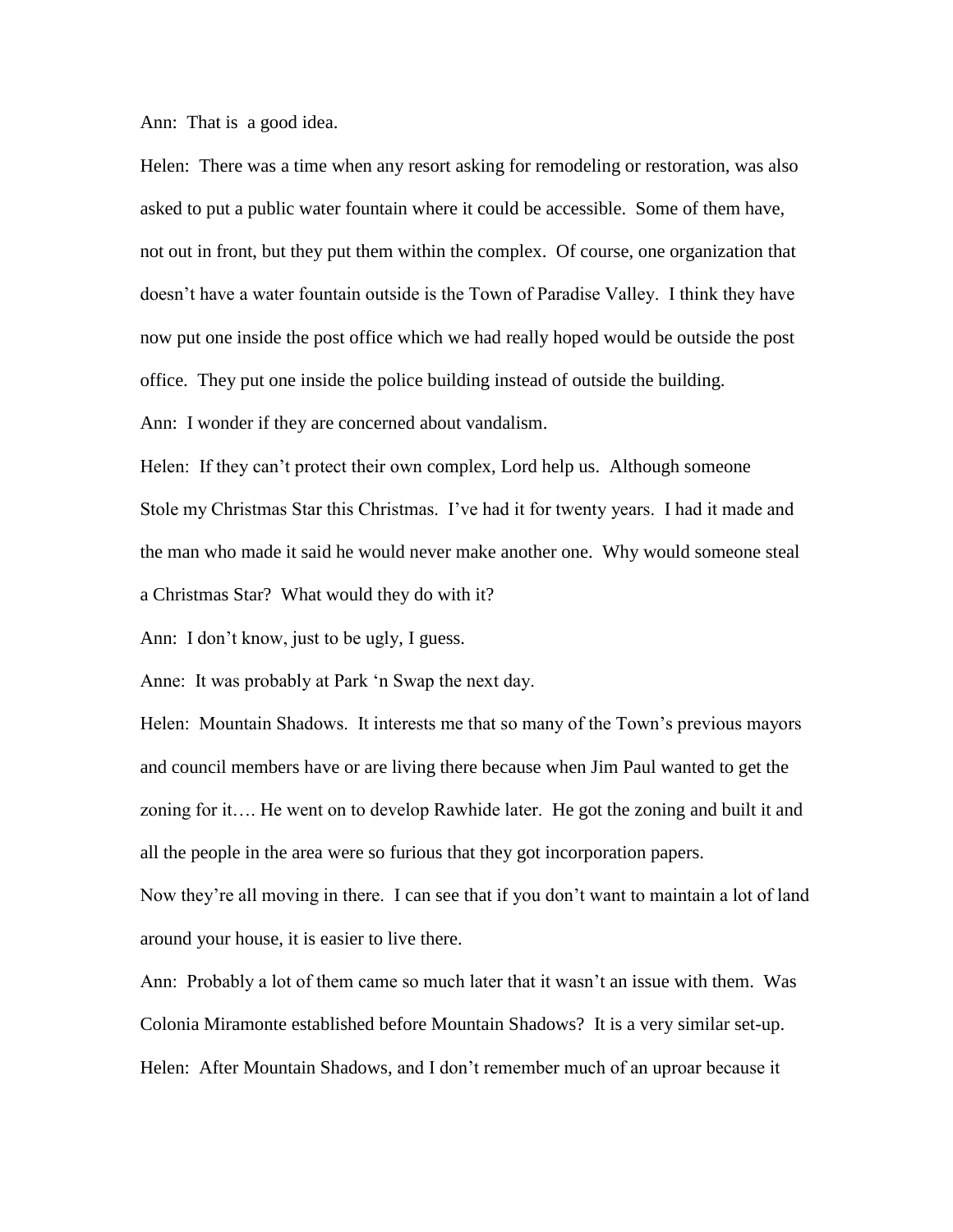wasn't in the Town then. They applied for annexation later. Over the years, I've been to so many Council meetings and Planning and Zoning meetings where the developers would think they were going to do that, and on and on. Everything the Town has done restrictively throughout the years made the land more valuable. Some people who have land have profited from it but the major people who profited are the developers and builders.

Ann: On of the things that has made our Town more valuable are the wonderful things you have accomplished. You've been saying how you didn't think you had accomplished much in a way, but how much nicer our Town is thanks to you. We have trees in the medians and we have sidewalks, for example.

Anne: And it's tastefully done.

Ann: This is such a beautiful home and I can understand why you want to stay here, but I'd wish you would live in other pockets of town because you have been so incredibly successful in improving the areas in your neighborhood. Other parts of our Town need your influence.

Helen: We did have a neighborhood Town cooperative arrangement where a group of neighbors could come in and say, this is what they wanted to do.

Anne: I didn't know that, Helen.

Helen: The Town would pay for a landscape architect to tell them you need five desert trees, desert bushes, or whatever. Then the Town would order them wholesale and the landscape architect would put in the flags and the Town would plant it. Then it was your responsibility to maintain them. Now Camelback Country Club took advantage of it. Some neighbors on Tatum, between Lincoln and McDonald on the west side of Tatum,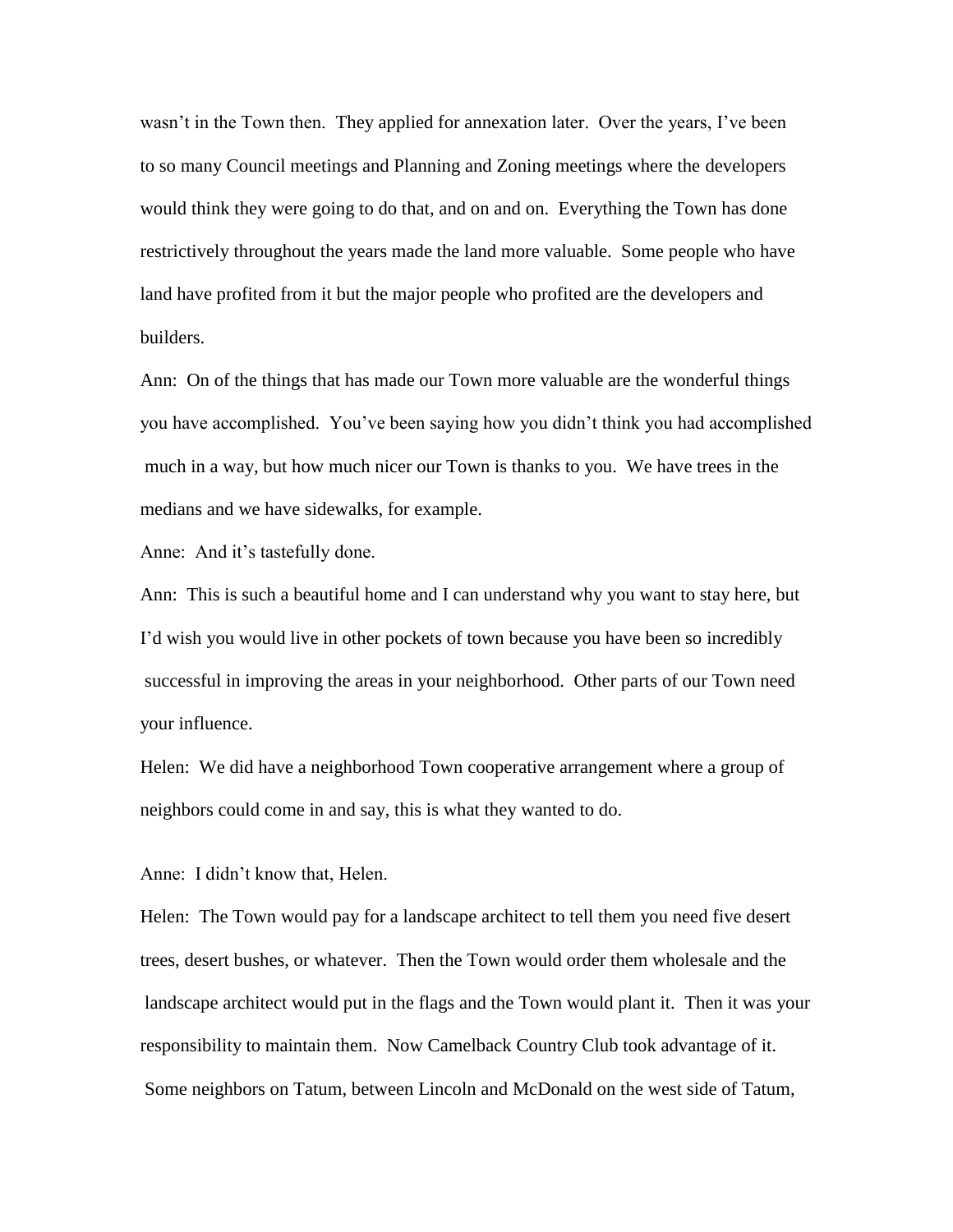also took advantage of it. That's not as good as it could be because they switched some plants. They got all the approvals for the landscape design and had a very good landscaper, and then the project was sold. Someone called a new landscaper who had the idea that since somebody else's landscaping had been approved, he shouldn't use it. So he went off on his own task which wasn't very good. But the two developments on Lincoln south came in and wanted a walk and plantings. It really looks terrific compared to what it use to. I think there are a lot of neighborhoods in Town that can benefit from this program.

Anne: Is that still part of your job description?

Helen: I don't know because nobody has really come in who wants to do it and the Council hasn't pushed it. I haven't heard anyone object to it.

Anne: I didn't even know that that was a possibility.

Ann: I didn't either. If people don't know something is possible, how would they know what to ask for?

Helen: I know when we first did it, which would have been six years ago, I wrote a couple of articles for the *Independent,* but not everybody reads the paper. I think the Town can't take care of every tree planted in the Town. I think the residents need to take a share of the responsibility, but I think this is another change in the Town because when it was first founded, it was, "Leave us alone." Nobody wanted anything. They wanted little fire protection. They were glad when the police came along but they expected the County to come, if it was necessary. They certainly didn't expect any kind of maintenance or garbage collection, or anything.

Anne: Maybe too many people have moved here from full service communities.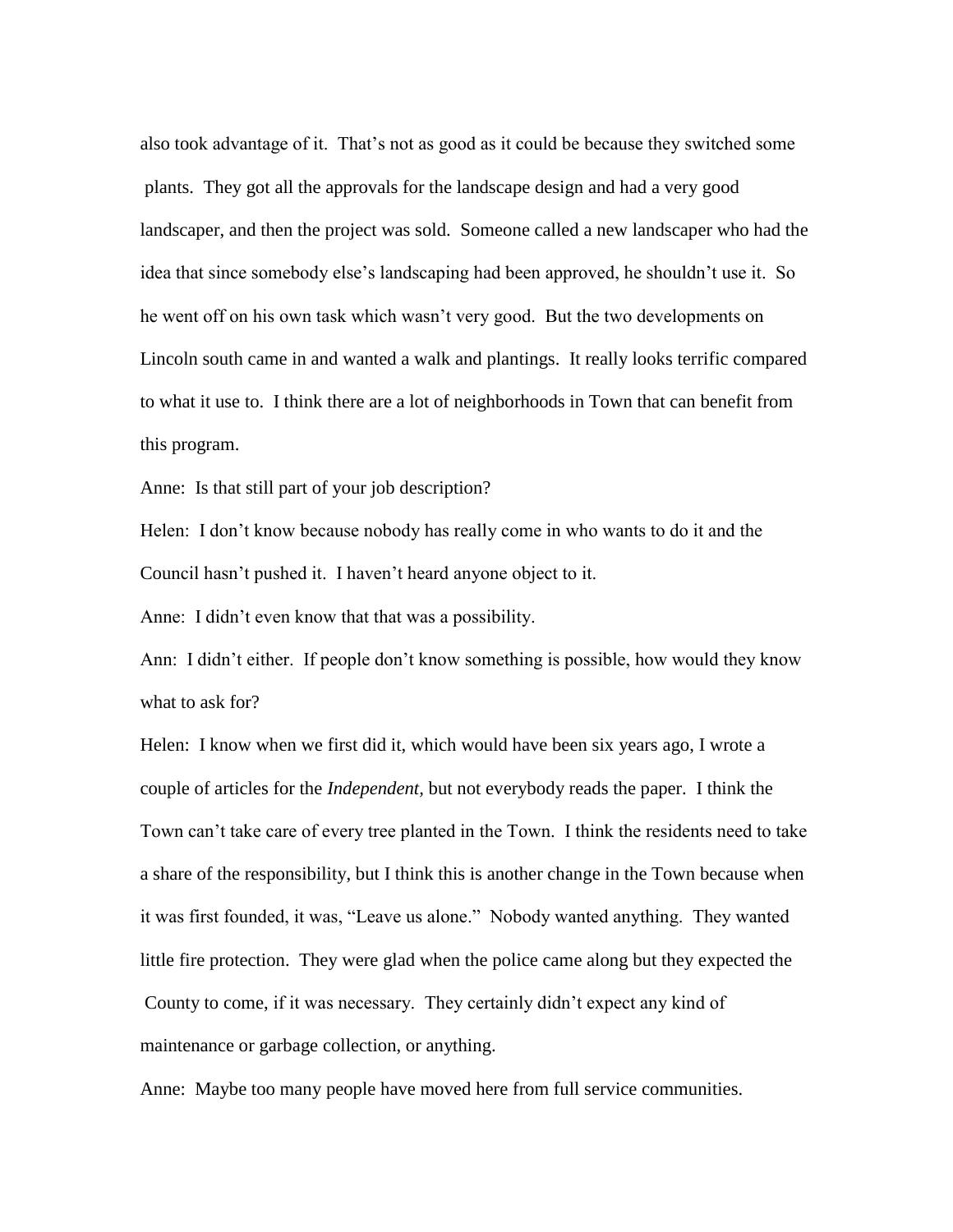Helen: They really expect the Town to do everything now.

Ann: At that time, there was only about 2,000 population in the Town and now it is almost 14,000. That's quite a difference.

Helen: We should be able to do seven times as much work.

Ann: Is there any particular project that you've done that you are most proud of? Helen: I don't think so because it's so ongoing. When we first did PRIDE, I thought, "Well, we'll come up with the guidelines for planting." That began the PRIDE Committee. But staff changes, Council vision changes and it just seems to me that nothing that you do…sure, I think the PRIDE Committee made a difference in the Town, but it isn't anything that cut and dry. It can change next week or next month if there isn't a continuing Committee. Look at the maintenance of the medians there is not a continuing commitment there. It really discourages me because anything that you read, by people like Neil Pearce or any kind of community planner, John Munier, the architect at ASU, the emphasis is always on a unique community, to maintain your quality of life, be sure that you have a sense of the place. It isn't like Kansas City, Missouri, or Cincinnati, Ohio, it's Paradise Valley, Arizona. We have an Arizona flavor, but it is not as strong as it was in the beginning. I think it takes real work to keep it desert like.

Ann: Or not enough people who are willing to seek out and put themselves forth like you have.

Maybe nobody wants to. Maybe there are not enough people that want it or care.

Helen: And a lot of them don't want to do that. It was a very good article and agree with you.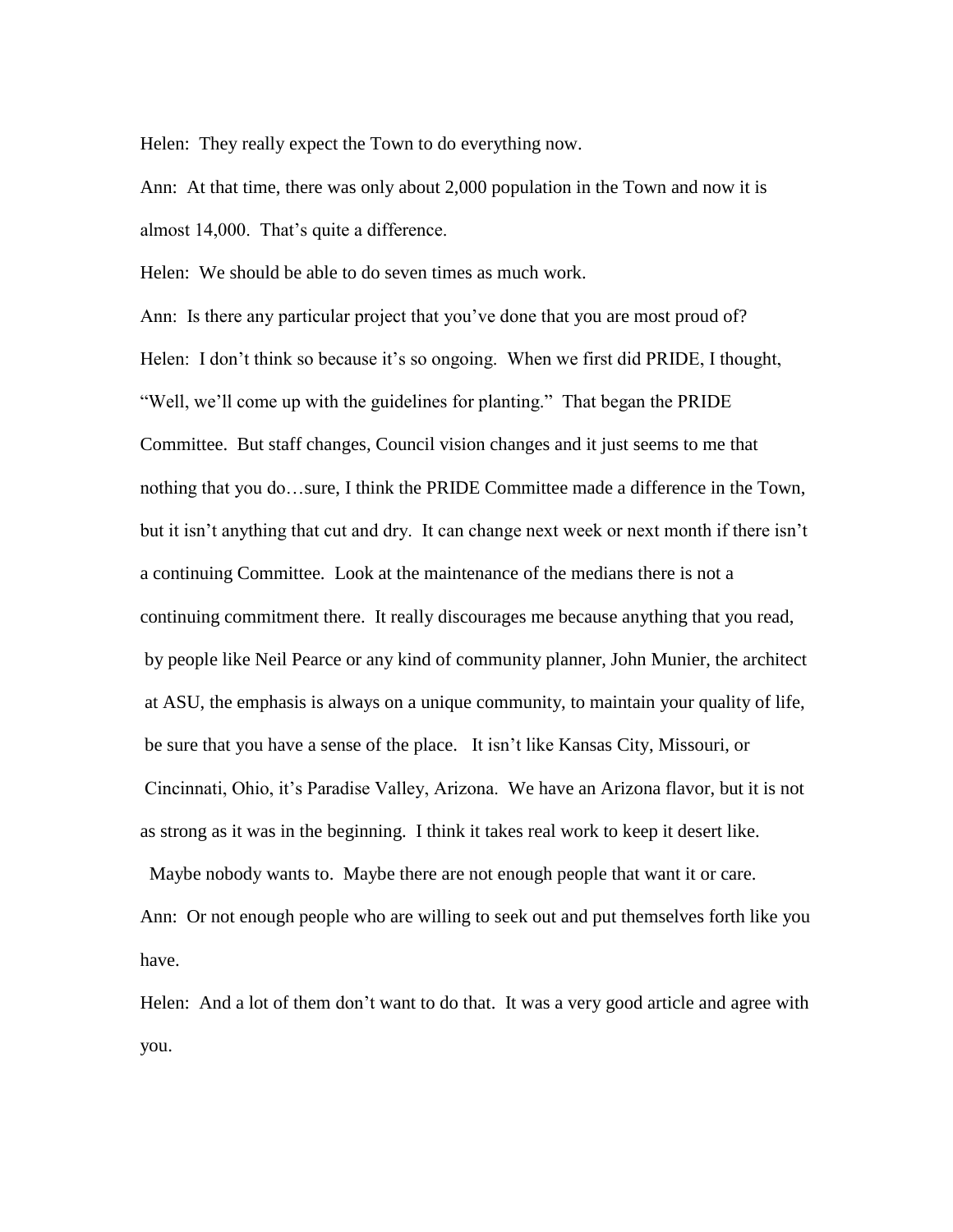Ann: We've been here 16-1/2 years. In that time, I've seen a change in attitude for the Town from the citizens. I feel it's become more and more polarized in the sense of people concerned for only their own property and not the community as a whole. They don't want to do the work it takes to preserve this great Town…..let someone else do it. Helen: I don't think the gated communities make any great contribution to the sense of community.

Ann: It isolates them more. I think it's a false security and was mostly for what they felt would be security against intruders, vandalizing, and so forth.

Anne: But they can scale the walls.

Ann: Yes, that's what the police told us a long time ago.

Helen: I was delighted when Dan Quayle found an intruder.

Anne: In Finnestere.

Helen: I think that the precedent is there and when the Judson School housing group comes in and Matt Cody comes in, for sure they will want a gated community. I was talking to Ron Clarke last night and said, "You know anytime anyone comes in and wants a wall, I'd like them to be asked to give something back to the community." I don't care what it is, whether it's an extra mile of recreation path where we wouldn't have one for another five years, or a drinking fountain, or a bench under a tree, or something. But if there're going to isolate themselves, I'd like to see them give something.

Ann: That's a creative idea. What was his reply?

Helen: He said, "That's a good idea." Whether or not he'll remember it when an application comes in is another thing.

Ann: I think they're probably waiting for your creativity to come up with a plan.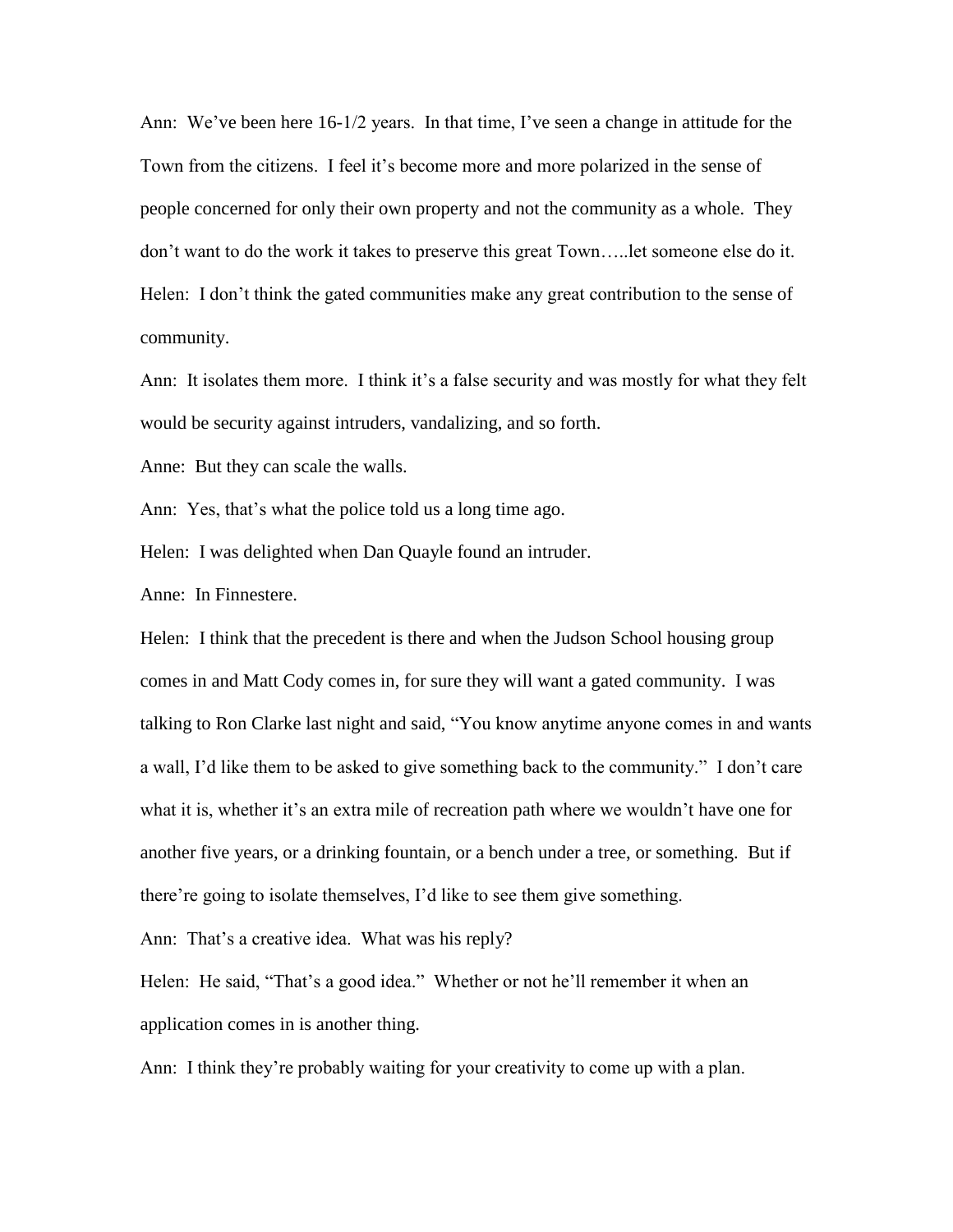Helen: Well, I don't know.

Ann: Is there any particular procedural changes that you would like to see to implement improvements. Can your job be done more efficiently to get to the "okay, let's do it" point?

Helen: The process is incredibly slow. It always has been. I can't blame this Council for it or any other Council. I honestly think the previous Councils had been working for six years and they just said yes and appropriated the money for it. Things like the Lincoln medians went in and the McDonald medians went in. I would surely like to see accountability. I don't know how you get that because the staff is serving the Council. Anne: Did you interact with one person on the staff in your planning?

Helen: The first six years of PRIDE, we had the Planning Director attend the meetings. Ann: What was his name at that time just for our history?

Helen: Bill Mead was the Acting Planning Director. Then they hired somebody whose name escapes me and was there briefly. Bill Mead was back and then Neal Pascoe was there. He left for awhile. Then he came back. I know there was someone else there. If you forget about Bill Mead, we've had three Planning Directors.

Anne: Bill Mead was the one I worked with on the Equestrian Trail Committee. We still don't have Doubletree squared around.

Helen: How do you feel about Doubletree?

Anne: It's a very busy street.

Helen: I meant the flood control.

Anne: I don't even know what the latest plan is. For awhile it was, "don't raise the bridge, lower the water" type of thing. I used to attend the meetings that they had at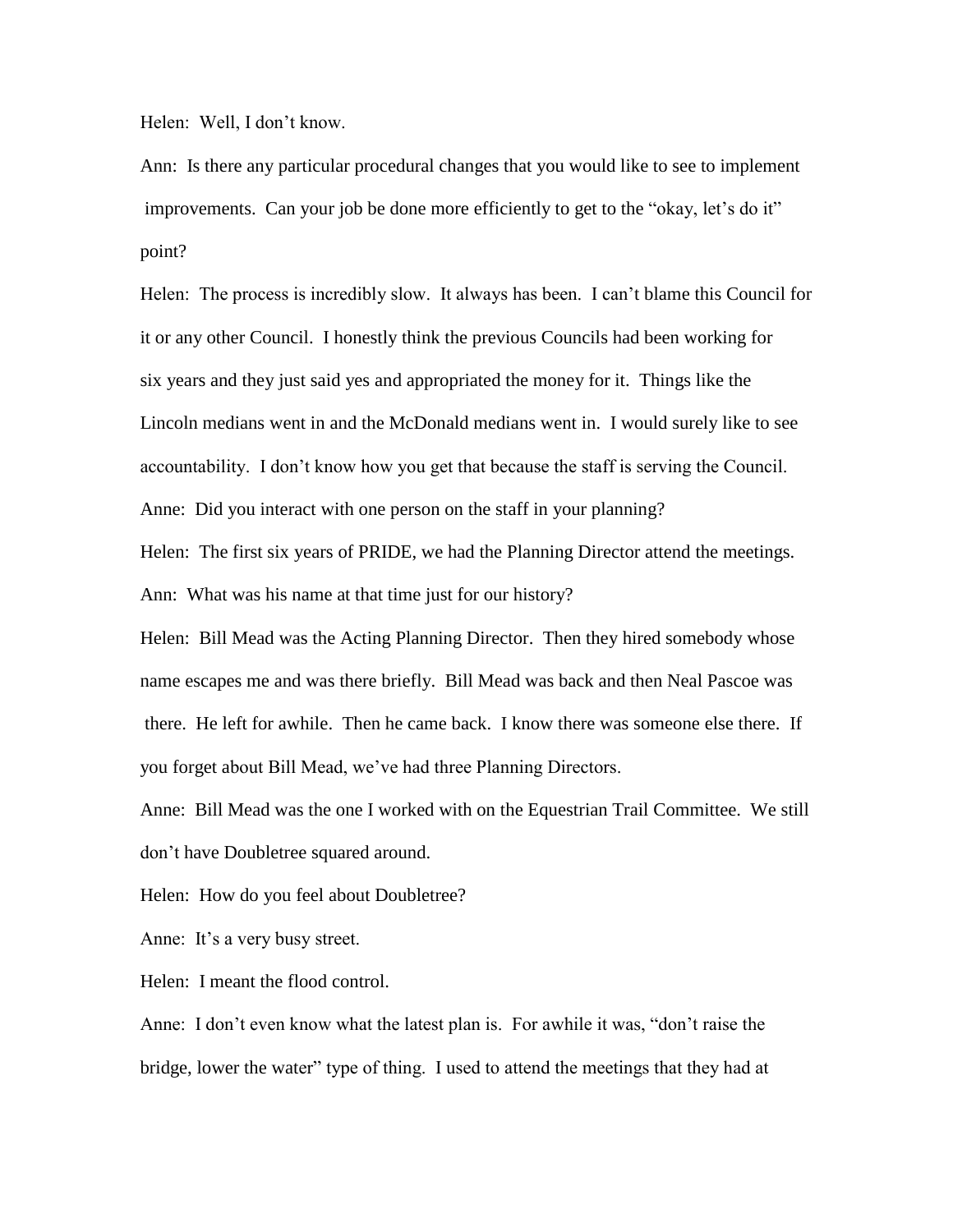Cherokee. There have been so many different plans that I honestly don't know what the latest rendition is.

Ann: I'm confuse on it, too. Do you know?

Helen: Some of this Council and some of the Flood Control Board are supporting a \$13 million dollar flood control project that brings water from two washes to the north down to Doubletree and uses Doubletree as a wash basically. I just think it's crazy. I know some of the residents up there don't like it. I do not understand why the Council is set in concrete on it. Previous Councils have looked at the plans and have said, "You know this is really expensive and maybe we ought to try something else." They cleaned out half of Cherokee Wash by hand and did a really good job of it. They never cleaned out the other half. Residents along the washes tend to throw Christmas trees in it and are not really responsible about keeping the washes clean. I would rather see them go in and keep the wash free of debris and get the residents involved and redo Doubletree road improvements. But not do this massive flood control.

Anne: I think a lot of people have objected to that haven't they? That's not a definite at all.

Helen: But when you get to the point when you spend so much money on planning, the next Flood Control Board Meeting is Wednesday, and I guess it will be up to them. Just because they make a recommendation one way or the other doesn't mean that the Board of Supervisors is going to take it.

Ann: I don't want anyone flooded, but to see what a 100 year flood is with our own eyes, with cameras to record, we can really double-check that we are doing the right thing. It has been so long since there has been a sizable flood along there, people have moved out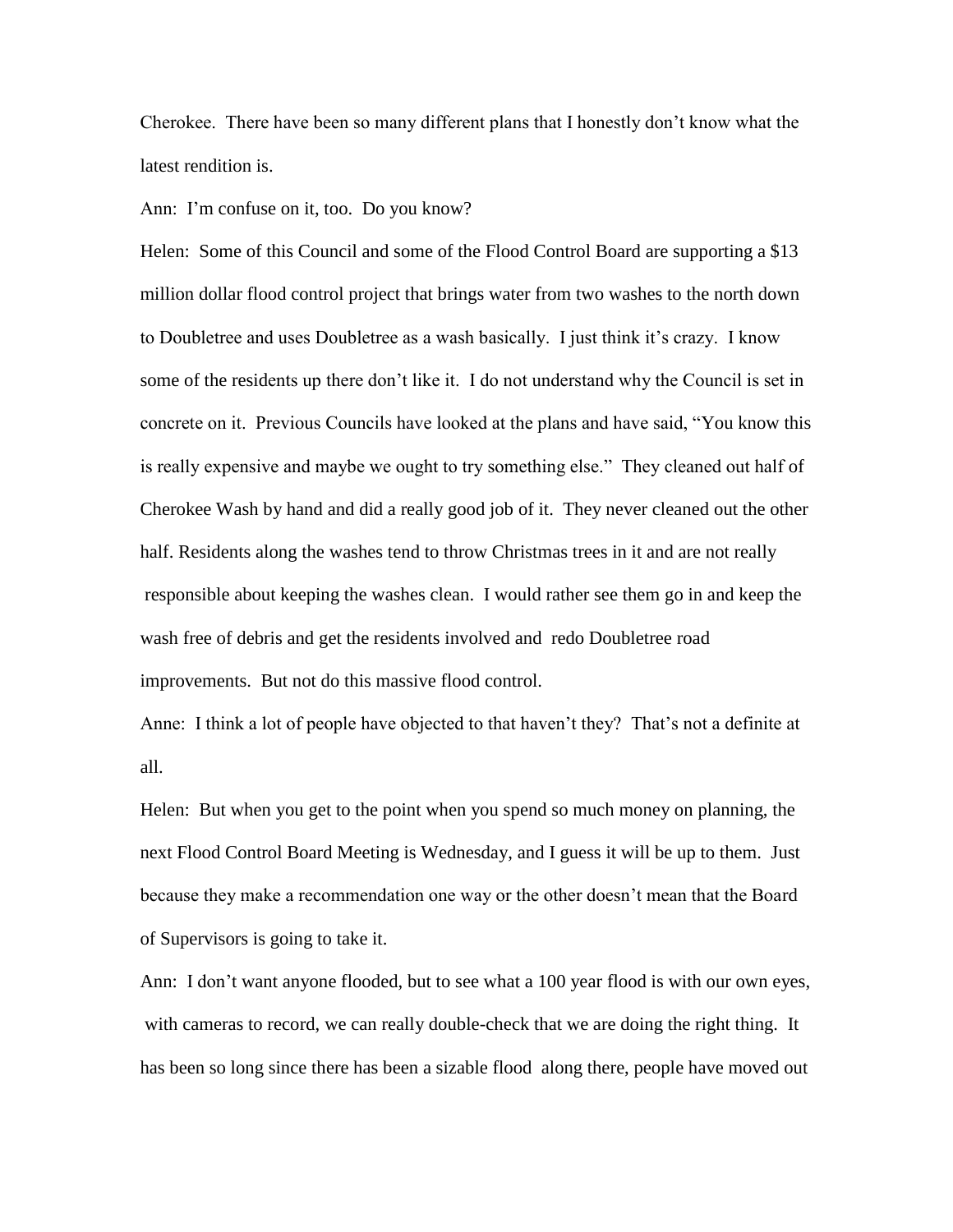and people have moved in, most people don't even know what reality is.

Anne: Where Cherokee Wash empties into the Indian Bend Wash, those people do have problems. It's off Mockingbird Lane.

Helen: I guess you can't really control nature 100%. In 1972, we had the heaviest rainfall in the Valley right here. I mean seriously, between Stanford and Bethany Home Road, we had six inches in four hours. We got water in the bedroom. We got a backhoe operator to deepen the wash on the north side of the house and made the berm. We haven't had any trouble since. It never occurred to me to call the Town and say, "Do something, my house is flooded." When they do aerial photographs of that Doubletree area, you can see apparently when comparing it with old photographs, where people have blocked the washes.

Ann: Water follows the path of least resistance. I also understand, that Phoenix to the west of our Town had made some changes to the earth so that it increases the flow of water into the Doubletree flood prone area.

Helen: You can see the funnel. Phoenix is not going to have any part of helping with this project.

Anne: Well if they contributed to it, they should.

Helen: I agree. But they don't or won't. We spent three years of our lives on the Arizona Canal Diversion Project.

Ann: Tell us about that. That was a big job.

Helen: Originally, it was supposed to stop at  $24<sup>th</sup>$  Street. Somebody got flooded one year. Sandra O'Connor was in the State Senate, and they called her and said, "We need help." She said, "Are you sure you want help?" And they said, "Yes, for sure they did."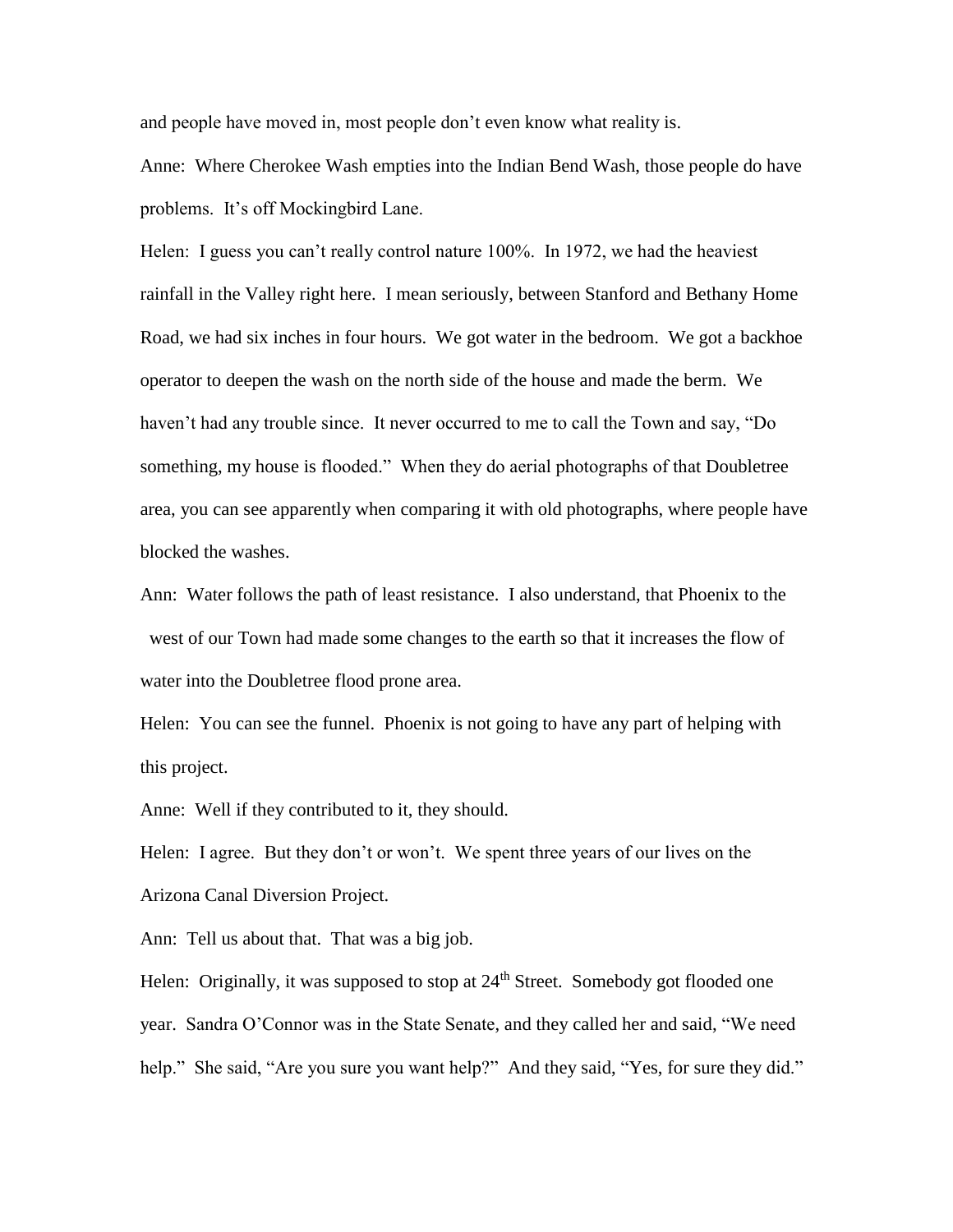So she put in an application to extend the ACDC from  $24<sup>th</sup>$  Street to  $40<sup>th</sup>$  Street. Well as soon as we all realized what was going on, we started opposing it. In a way, it developed the same way as Doubletree. There were dozens of public hearings. The people supporting the ACDC would say, "Well, we've had all these public hearings." What they didn't say was that they had to get facilitators to run the meetings because the residents were so angry. The Corps of Engineers representatives and the Flood Control representatives were so totally on the defensive, there was no way they would speak to each other. Even though they had hearings, you could not say, "Okay, we had a hearing and everybody understands, and everybody supports it." We had hearings and everybody was more opposed to it than they ever were. The stretch from 24<sup>th</sup> Street to 40<sup>th</sup> Street cost \$100 million dollars. Again, like Doubletree, a lot of things had changed since the heavy floodwater. They had put in retention basins, some washes had been deepened, and of course more houses had been built. But it was just a major overkill. One of the things that Flood Control had was a car in the wash that flipped off 40<sup>th</sup> Street and down the wash. There are lots of pictures of it. Well, you'll remember about six months ago, we had three cars in the wash and the people had to be rescued by helicopter. In terms of making  $40<sup>th</sup>$  Street safer, or cutting down the water that came down that wash, it did absolutely nothing. When you look at the intake basin down there after a heavy rain, there may be six inches of water. And maybe a 100-year flood will come along and in 10 or 15 years will make a liar out of me. It certainly has been really wasted. Ann: Do you feel some of the people who live on Doubletree are familiar with this (ACDC) issue and it causes them to be more wary if the right choices are being designed or even the need for it?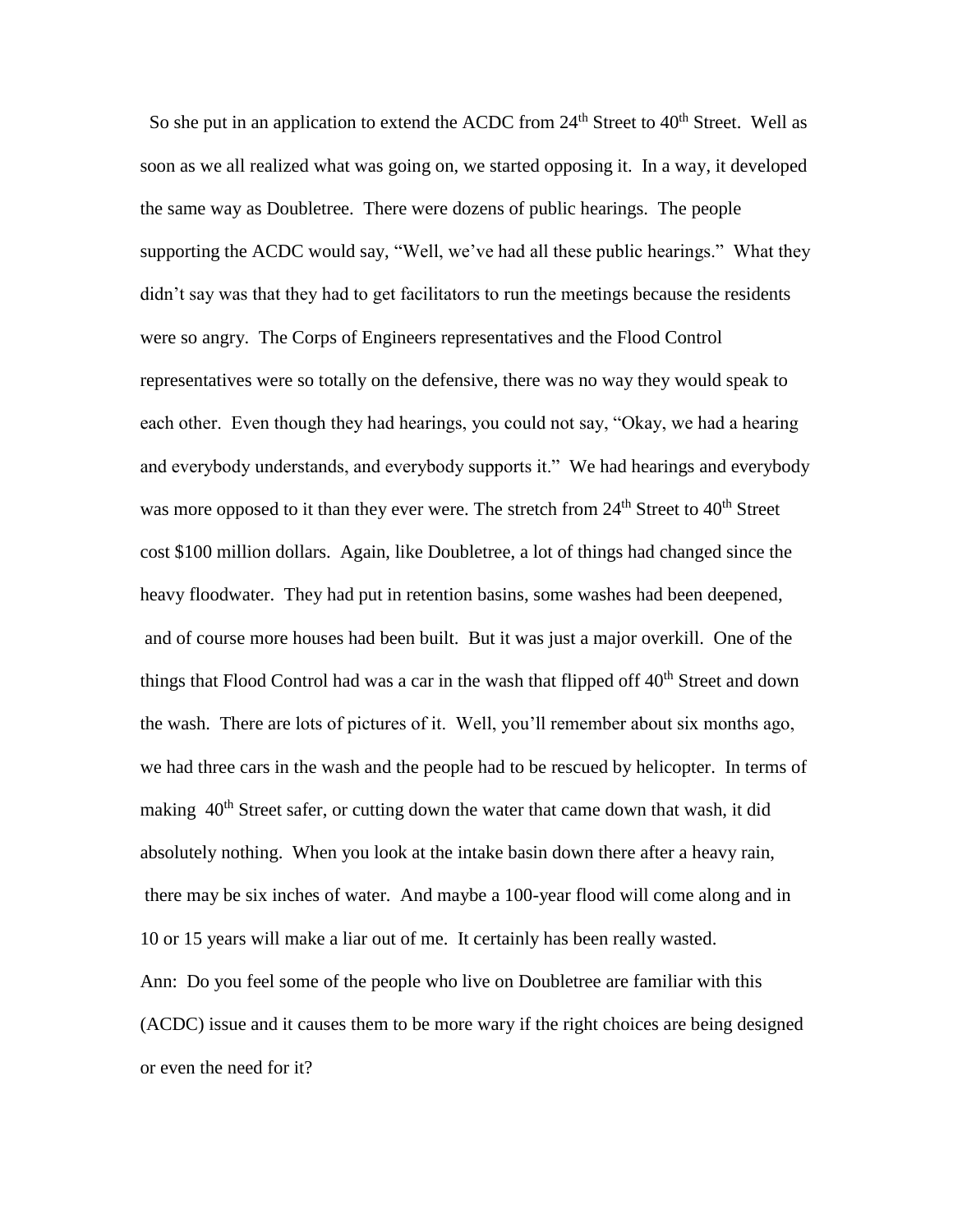Helen: I think most of them are aware of it, but I think what has really made them suspicious is that they have done a tremendous amount of work in getting facts (the residents), and when they speak to the Council, or when they speak to some of the Flood Control people, they don't have those facts. Flood Control still has not come up with a real budget, to say it's going to cost this much. When I heard their presentation and saw the map, not about what the road will look like, but just where exactly the water is coming from and what kind of volume they expect and at what times. It seems very inadequate.

Ann: How much will this project cost if it goes through? You said the ACDC cost \$100 million.

Helen: This will cost \$13 million as of now. But whether that in fact is the real price or not is another matter.

Ann: Time goes by and the price increases.

Helen: When you look at the road design, they're talking about meandering roads. Well, most of the meandered thing would be on the north side, I presume, because there is a big drainage ditch which is not used really on the south side (unless it's used as an equestrian trail). But it really doesn't seem to carry very much water according to people who live out there. It's awfully hard to meander a road effectively. You can meander a path. Ann: Maybe they're using that to slow the traffic down.

Helen: This is what they're saying or it's what the traffic engineers and designers say. They don't want it to be a dead straight tunnel because you see they're going to drop the level of the road. Maybe it was a wash originally. Maybe they built Doubletree through a wash.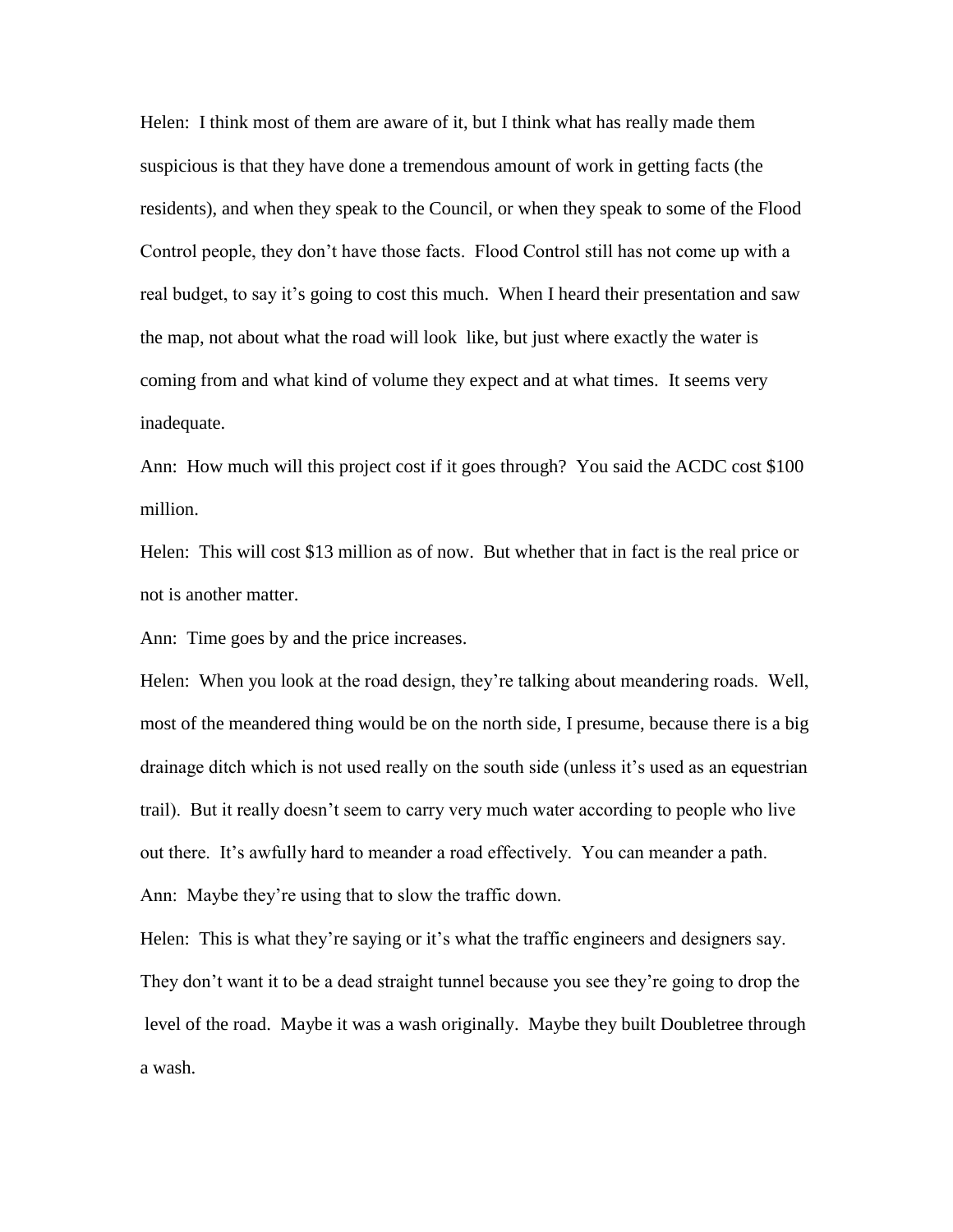Anne: As long as I can remember, they have had to put bridges across to get to their property.

Helen: That's fine with me, I think it adds interest to the property.

Anne: No, I mean this hasn't just come up in the last 10 years.

Ann: It would be interesting to see aerial photos to see prior to any development out there to see what nature was.

Helen: I think there are pretty early on.

Anne: I think one of the big problems is that all the houses are clustered on the Camelback Golf Course, along Cherokee Wash, those folks really get hit. Those homes weren't there and really should probably have never been built. They're the ones that are screaming. I've been over there because we had a couple of committee meetings when we had some heavy rain, these people opened the back door and the water came right through. It is a problem but I think the builders and the developers are responsible for that because they really should not have built there in the first place. But they're there and we have to handle it.

Helen: I'm not sure that you have to handle it the way they're handling it though. I would start with Camelback Country Club and see what you could do with that. Anne: Like I said, there have been so many plans that I really wasn't sure what was going on. I guess they haven't settled on anything yet.

Helen: This is the latest one and I think a meandering road is crazy. I think the landscaped road is fine, but when you look at the plans for the road, by the time you take the medians, the road, the recreation paths (equestrian path) and the plantings, you get a very wide space of road going through there.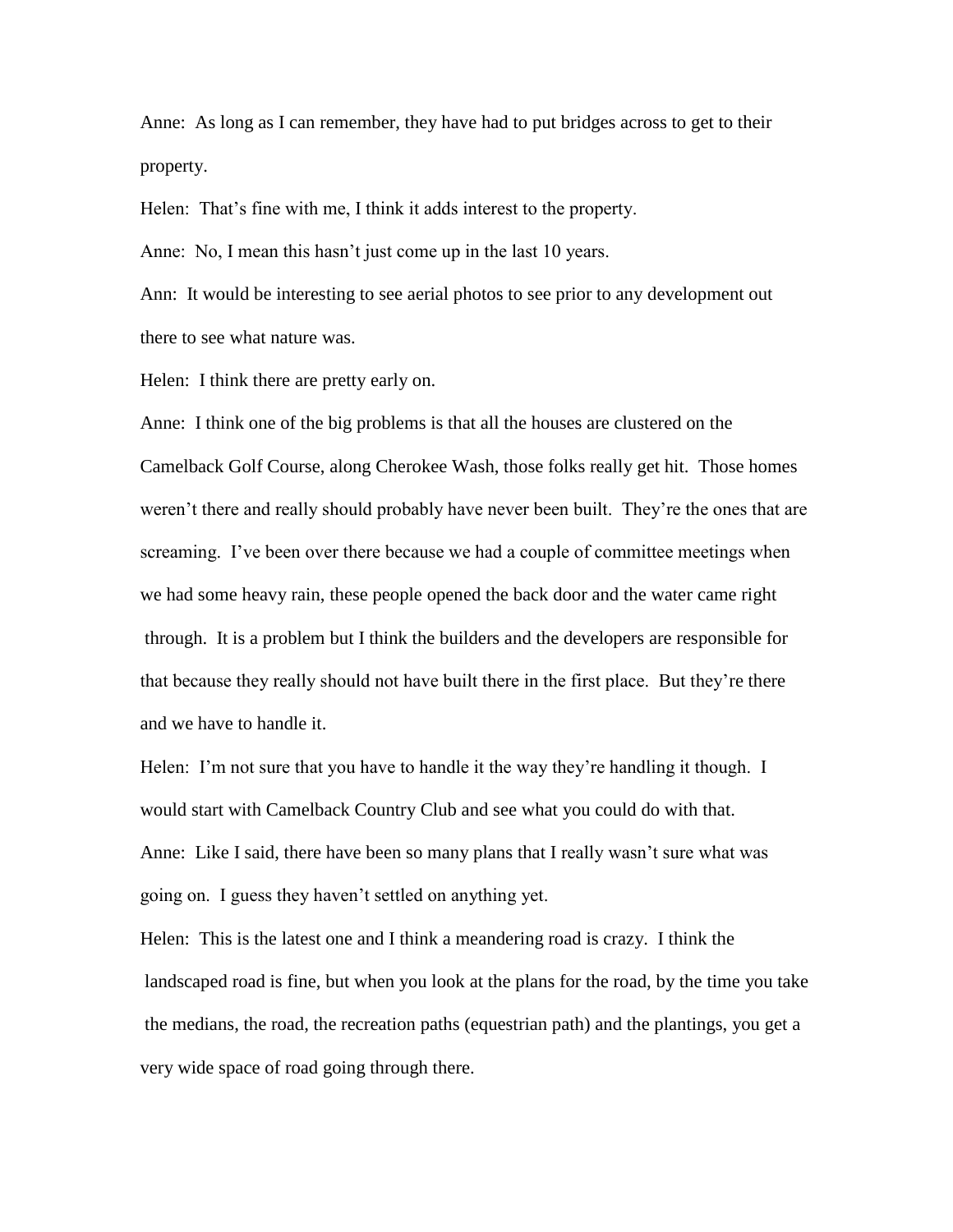Anne: With all the traffic that it carries, I really question horses even being there because the path would be right next to the edge of the road. I wouldn't take my horse down there.

Helen: You can't do it. I was pleased to see horses coming down Palo Cristi the other day. I think it must have been Paul and Barbara Barrish. Do you know them? Anne: I know the name but I don't know them.

Helen: She knew Mary Ann Brines. She rides and she's been riding with saddlebags. They're nice. One thing we did do with the ACDC is make them spend another \$2 million dollars so that they covered it and relandscaped with indigenous landscaping using a top landscape architect. You didn't know the ACDC was there for this stretch anyway.

This was three years of a lot of people's lives.

Helen: Scott O'Connor was on the Council at the time. Once he got convinced it was worth doing, he was for it. Then he took people around and they went back to Washington to the different offices that they needed to talk to. Eventually, he got support for it. I still don't know how he pulled it off. People said, "It was a done deal." That was the Corps of Engineers' favorite phrase, "Stay out of it, it's a done deal." Ann: What other project do you have in mind that you would like to see accomplished? I know there was something recently in the paper. There was controversy about adding more walls, or landscaping like oleanders, shrubs and all.

Helen: I would just like to see any hedge treated like a wall. If a wall can only be six feet high in a given location, then I think that's as high as a hedge should be. I feel you can't do anything much about the trees people want to plant in their backyards, but when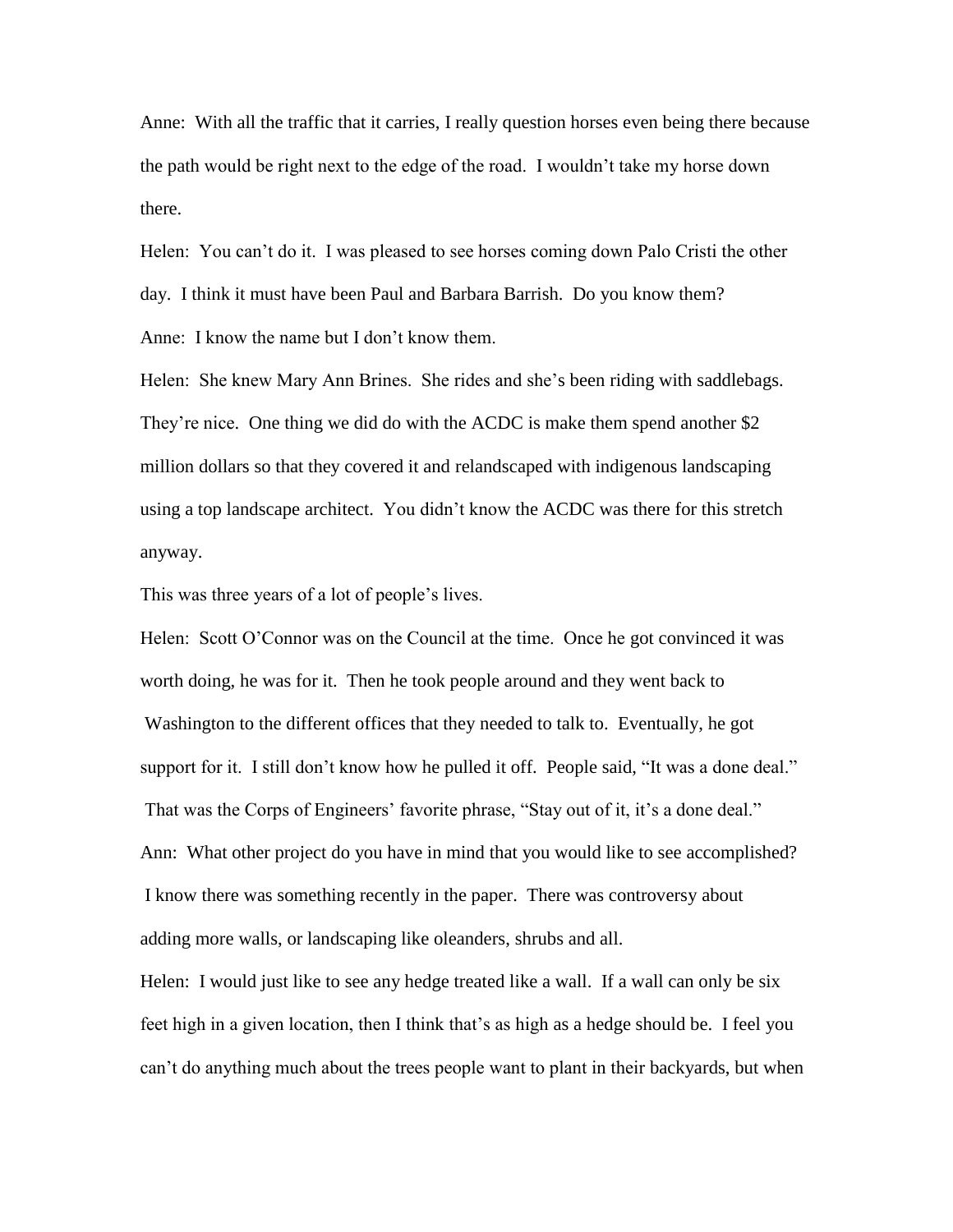they plant 60-foot eucalyptus trees, I guess I would like to see the Town give them a list of eucalyptus trees they can plant. There are 150 different varieties of eucalyptus trees. Some of them grow at about the same size as the desert trees. So if they're hung up on eucalyptus for whatever reason, they could plant some of the smaller ones and that would be fine. I have no problem with that. Ron Clarke gave me the MAG recommendations for planting in sensitive desert areas, now admittedly these are recommendations, and I don't know if MAG carries any weight in the individual communities. But they are really restrictive. They say that imported plants should only be in an enclosed atrium or backyard area depending on how sensitive they feel about the areas that are being planted. They used to have to be 20 or 50 percent of the area. That includes grass that has to be screened from the road by….

Anne: By a wall!

Helen: No, not by a wall. One sequence is arid landscaping, without saying indigenous, and then the outside buffer has to be indigenous landscaping. Washes have to be preserved and where a wash hasn't been preserved, it has to be restored. Washes are much preferable than man made drainage.

Anne: They are where they ought to be.

Helen: Yeah. If the town accepted even 50% of the MAG recommendations, I wouldn't have anything more to say.

Ann: On that order, I was sitting here and reflecting; with water a critical issue, do you think that it would be valuable to…. A lot of people move here from the east and they want their big green lawns; maybe restrict them to 10 or 12 square feet of green grass in their backyard, if they feel they really need it. Otherwise not allow grass in the front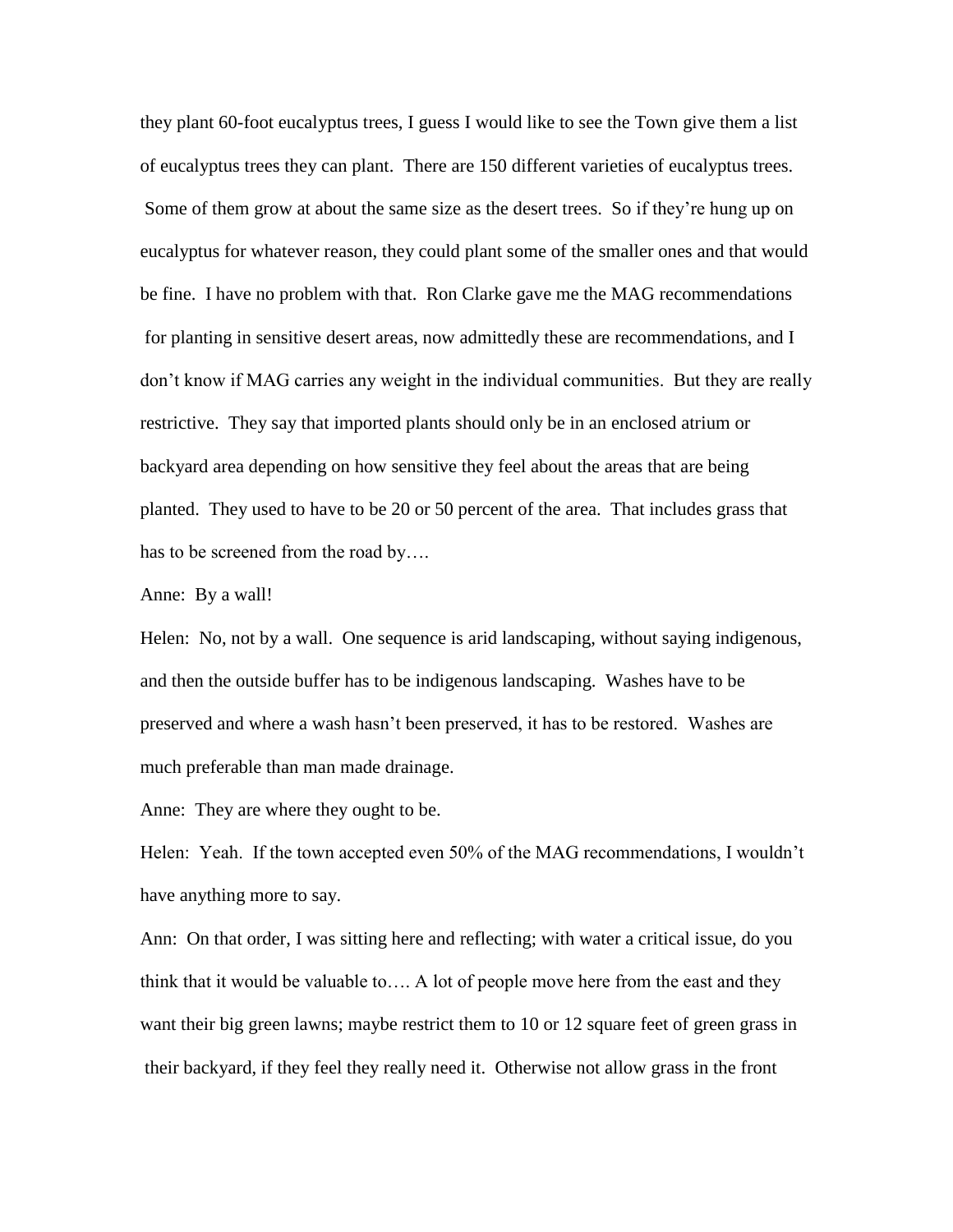yard, to reduce the water usage.

Helen: I don't know that you could do it. I think golf courses, for instance, can only be watered by gray water. To police individual residences to that extent gets really tough. And yet, however invasive it is, Phoenix has a very restrictive list of what can be planted and what cannot be planted. Apparently, they enforce it.

Anne: And PV doesn't?

Helen: No. The only place that the Town has control over planting is on the medians and publicly-owned property. That was all the PRIDE came up with now. If a developer comes in, with previous Councils, he would have to plant an indigenous plant between the road and his wall. This Council is saying that indigenous plants go in the public right-of-way, but from the public-right-of -way to your wall, that's up to you. That's private property. Chandler and Gilbert are not exactly sophisticated communities, and yet they have far more restrictions than Paradise Valley does.

Ann: Do you think because Paradise Valley is in a higher economic level that there's an attitude, "I have the money. I can pay for it. Don't tell me what I can do."

Helen: I don't know, at workshops, I have not heard it from the residents as much. I've heard it come from the developers; but I have never seen an uprising of individual residents. When Planning and Zoning were having their various meetings on the open space, I would say 75% of the people who spoke said trees, eucalyptus and pines, which are not indigenous, do a lot more to destroy open space that peoples houses.

Ann: So basically the interpretation is that people plant what they want.

Helen: Well, you know this is up to Council. I don't honestly think this is what the resident's are saying, at least the ones that are being heard.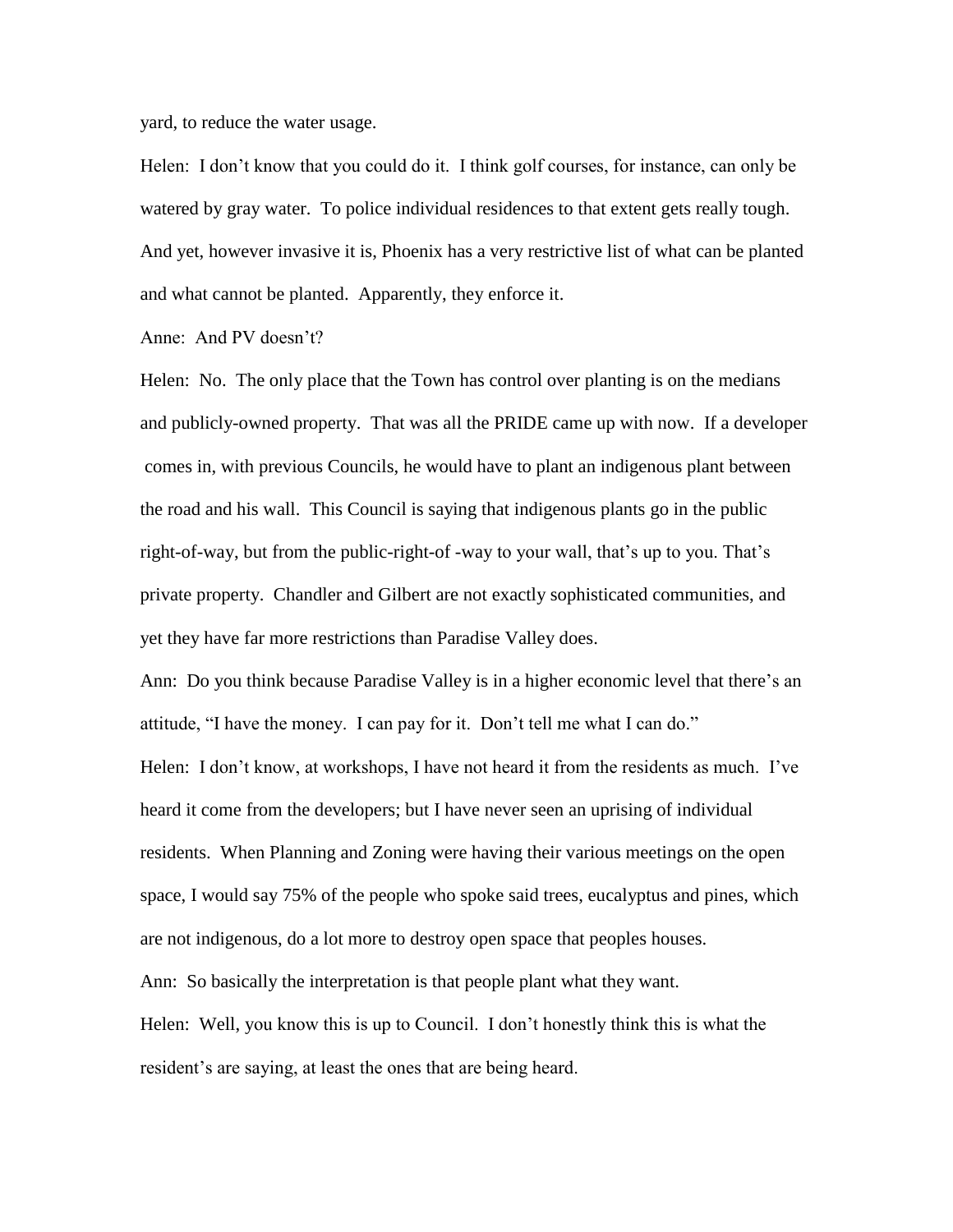Anne: Don't the residents, at least on hillside, have to present a landscape plan? Ann: They sure do. We had to present a landscape plan when we build on hillside. Helen: Then there was that big uproar about the house at the end of Mummy Mountain. Ann: The Shaulis residence.

Helen: They wanted to plant some palm trees and hillside said no. I think they went to court because they wanted their palm trees so badly. Palm trees on Mummy Mountain. I think there's a tendency to back off if they think they're going to lose. The more they back off, of course, the more they get chomped on.

Ann: Who's the "they" that back off?

Helen: The Town.

Ann: Tell me a little bit about how you feel about big houses.

Helen: Usually things like that never go far enough. John Amory started the first one about four years ago. They made some changes.

Anne: The footprints.

Helen: The Planning and Zoning Commission have made it more restrictive. Again the Town is not the only place that's shrieking about big houses. It's all mansions in some places. There was a feature about a community where houses were on 2-1/2 acre sites. But really, given the price of land here now, you put it on one acre.

Anne: Do you have 2-1/2 acres here?

Helen: We actually have four acres.

Anne: That's just right for somebody to come in with a lot split.

Helen: We've really enjoyed it. Jason wanted to buy land years ago as an investment and said, "I think I'll buy it right around me so they won't start to develop it when I'm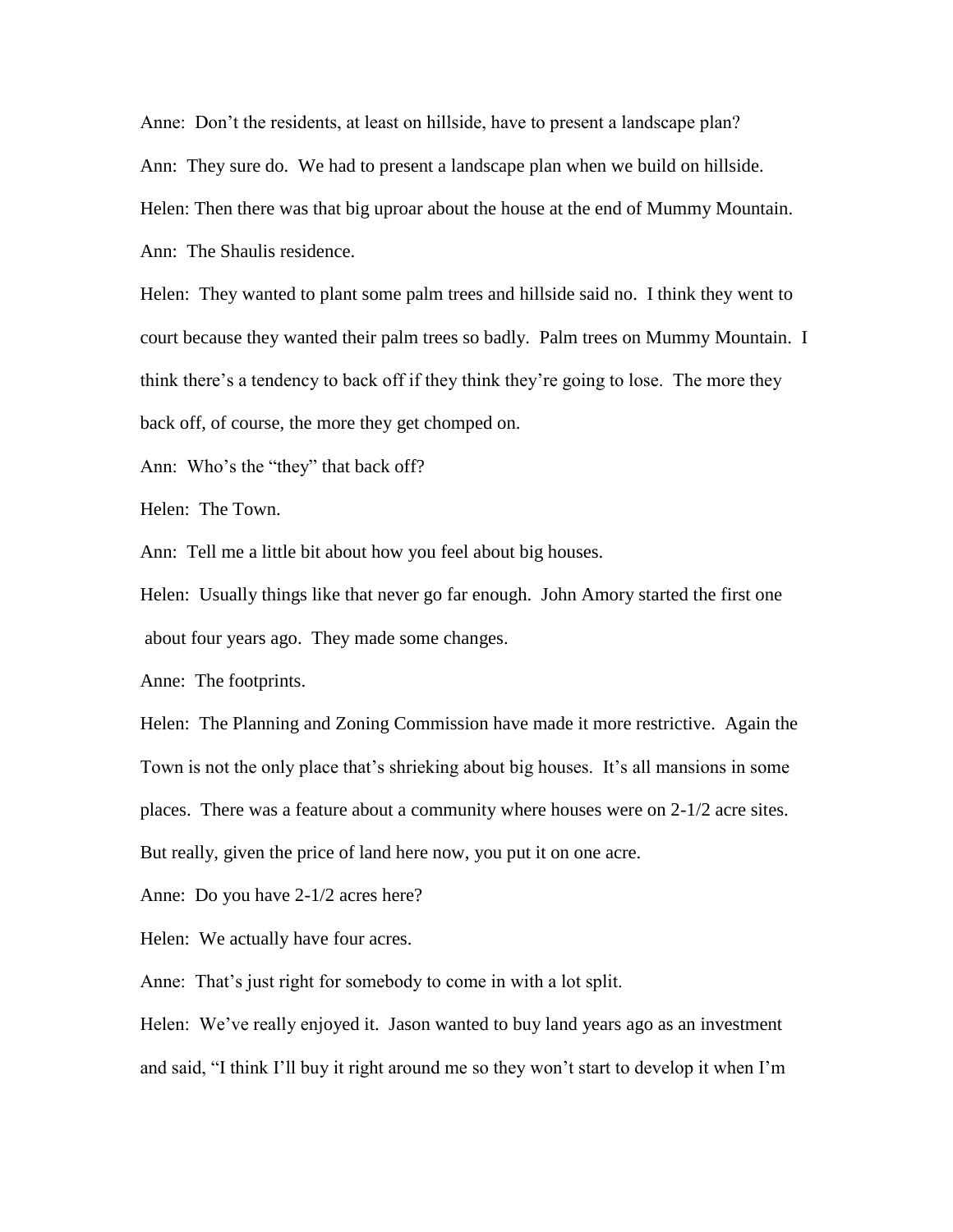not looking."

Ann: Very wise.

Helen: We had 10 acres and we sold five ten years ago. We've enjoyed this place.

Ann: As we were sitting here earlier and talking a hawk flew out of the trees in back

here. That's a pretty special moment.

Helen: It's when they eat a pigeon that makes my day.

Anne: We have a Rock squirrel that comes on our porch and eats the cat food.

Sometimes he tours the house. I would love to relocate him.

Helen: I blame the Corps of Engineers for the pigeons. We didn't have any pigeons until they tore up the canal. The ACDC was under construction for years. I think all the pigeons that were down there went looking for quieter places.

Ann: Are there any other projects? One of the recent things that appeared in the paper the other day was that the people want new entrance markers for Paradise Valley. Can you give us some background on it?

Helen: Of course. Joan Lincoln designed the first markers in the 70's. I think they were fine for that period. I think Paradise Valley has gone beyond that. I think we need professional input again. I really have had a tremendous number of people come up to me spontaneously in the last few years and say, "If we're going to have new entry monuments, what I'd really like would be a boulder because that seems to fit the Town. It's not man-made." Although I think if we did get one, it probably would be man-made. Ann: It would have to say, Town of Paradise Valley, on it.

Helen: Right. If it's true that you can't have an entry monument that's going to destroy cars, then you need something man-made.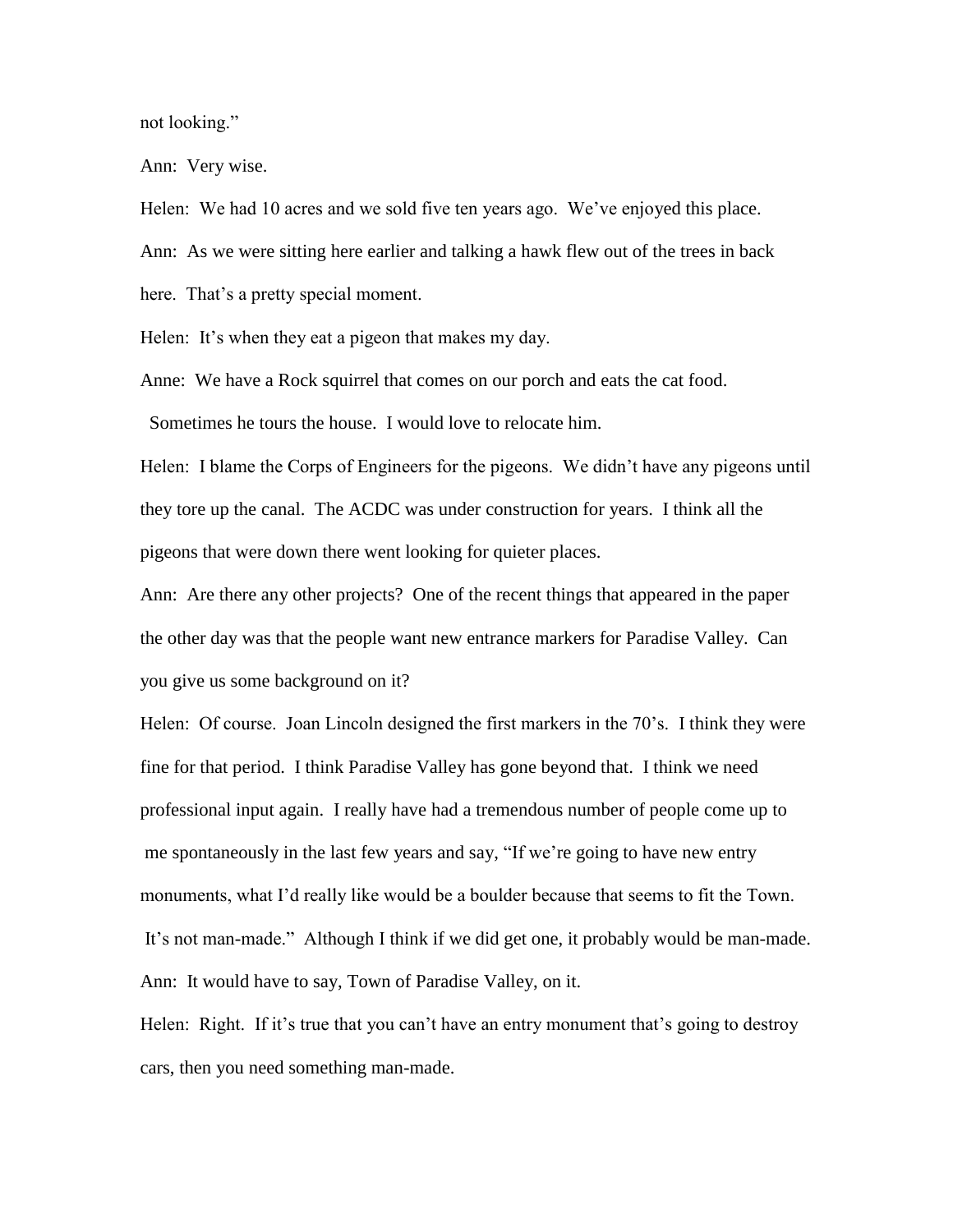Anne: I didn't know that.

Helen: That's what Joan Lincoln says. This was one of the criteria she was given that it had to be something that would self-destruct on impact rather than destroying the car.

Ann: I suppose they feel that that way it's not life-threatening to the driver.

Anne: What about telephone poles?

Ann: They are created in a lighter material that are supposed to not kill a person like the wood poles do when their car runs into it.

Helen: We had eight poles go down up here in a wind storm. A lot of places like The Boulders have used the artificial boulders and you could not see the difference if they're well done. That would not be an issue.

We have 27 entrances to the town and we only have four signs left. Somebody liked the blue and white signs, but those were temporary. But I'd like to see a couple of competent landscape architects submit designs. I'd be perfectly happy with a boulder, frankly. Bernie Barry said, "Well you know the developments in Town have some really attractive signs." Personally, I think they're a little more sophisticated than my personal vision of this Town is.

Ann: Joan Lincoln is a professional artist who has been given numerous contracts to install her ceramic creations in the U.S. She does have a Masters Degree in art. Has it occurred to anyone to just ask her to come up with a new or revised design?

Helen: I don't think they did.

Ann: I think that would be a real courtesy. She has the best interest of the Town at heart. Anne: Didn't they have Joan Lincoln redesign the fish pond? I know I saw her making new ceramic fish for it.